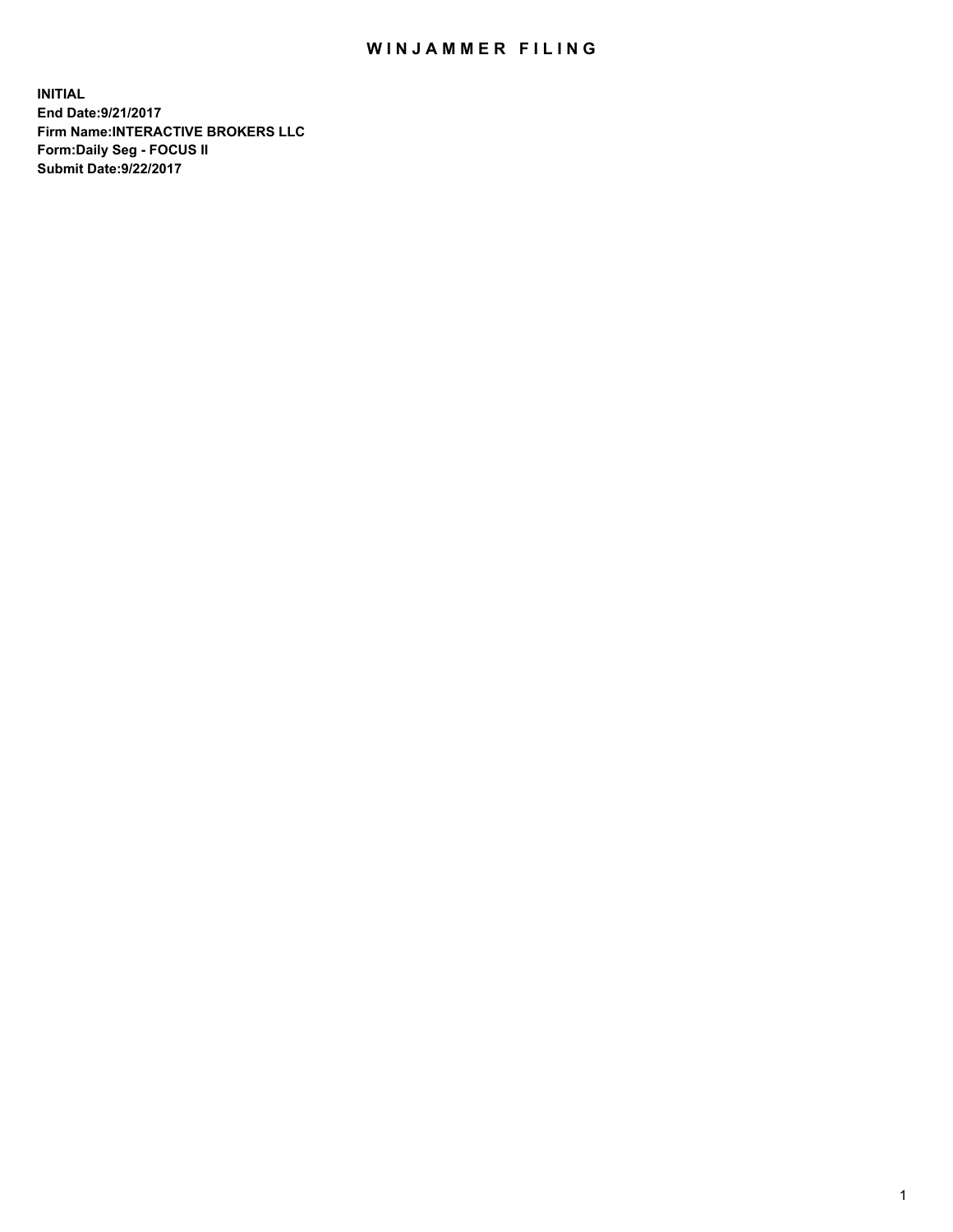## **INITIAL End Date:9/21/2017 Firm Name:INTERACTIVE BROKERS LLC Form:Daily Seg - FOCUS II Submit Date:9/22/2017 Daily Segregation - Cover Page**

| Name of Company<br><b>Contact Name</b><br><b>Contact Phone Number</b><br><b>Contact Email Address</b>                                                                                                                                                                                                                          | <b>INTERACTIVE BROKERS LLC</b><br>James Menicucci<br>203-618-8085<br>jmenicucci@interactivebrokers.c<br>om |
|--------------------------------------------------------------------------------------------------------------------------------------------------------------------------------------------------------------------------------------------------------------------------------------------------------------------------------|------------------------------------------------------------------------------------------------------------|
| FCM's Customer Segregated Funds Residual Interest Target (choose one):<br>a. Minimum dollar amount: ; or<br>b. Minimum percentage of customer segregated funds required:%; or<br>c. Dollar amount range between: and; or<br>d. Percentage range of customer segregated funds required between:% and%.                          | $\overline{\mathbf{0}}$<br>0<br>155,000,000 245,000,000<br>0 <sub>0</sub>                                  |
| FCM's Customer Secured Amount Funds Residual Interest Target (choose one):<br>a. Minimum dollar amount: ; or<br>b. Minimum percentage of customer secured funds required:%; or<br>c. Dollar amount range between: and; or<br>d. Percentage range of customer secured funds required between:% and%.                            | $\overline{\mathbf{0}}$<br>$\overline{\mathbf{0}}$<br>80,000,000 120,000,000<br>00                         |
| FCM's Cleared Swaps Customer Collateral Residual Interest Target (choose one):<br>a. Minimum dollar amount: ; or<br>b. Minimum percentage of cleared swaps customer collateral required:% ; or<br>c. Dollar amount range between: and; or<br>d. Percentage range of cleared swaps customer collateral required between:% and%. | $\overline{\mathbf{0}}$<br>$\overline{\mathbf{0}}$<br>0 <sub>0</sub><br><u>00</u>                          |

Attach supporting documents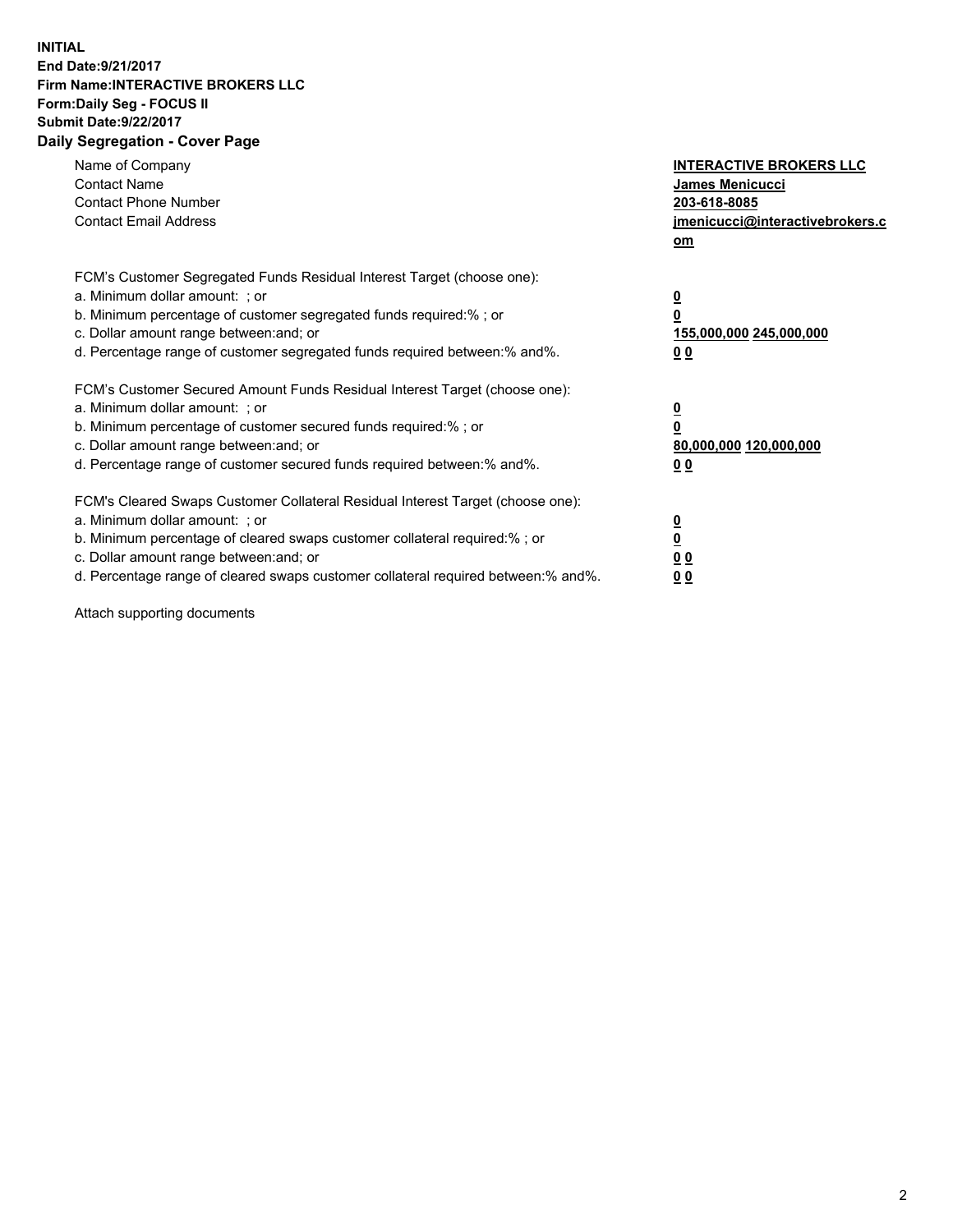## **INITIAL End Date:9/21/2017 Firm Name:INTERACTIVE BROKERS LLC Form:Daily Seg - FOCUS II Submit Date:9/22/2017 Daily Segregation - Secured Amounts**

|     | $-$ 0.000 0.000 0.000 0.000 0.000 0.000 0.000 0.000 0.000 0.000 0.000 0.000 0.000 0.000 0.000 0.000 0.000 0.000 0.000 0.000 0.000 0.000 0.000 0.000 0.000 0.000 0.000 0.000 0.000 0.000 0.000 0.000 0.000 0.000 0.000 0.000 0 |                                                 |
|-----|-------------------------------------------------------------------------------------------------------------------------------------------------------------------------------------------------------------------------------|-------------------------------------------------|
|     | Foreign Futures and Foreign Options Secured Amounts                                                                                                                                                                           |                                                 |
|     | Amount required to be set aside pursuant to law, rule or regulation of a foreign                                                                                                                                              | $0$ [7305]                                      |
|     | government or a rule of a self-regulatory organization authorized thereunder                                                                                                                                                  |                                                 |
| 1.  | Net ledger balance - Foreign Futures and Foreign Option Trading - All Customers                                                                                                                                               |                                                 |
|     | A. Cash                                                                                                                                                                                                                       | 385,349,944 [7315]                              |
|     | B. Securities (at market)                                                                                                                                                                                                     | $0$ [7317]                                      |
| 2.  | Net unrealized profit (loss) in open futures contracts traded on a foreign board of trade                                                                                                                                     | 2,962,021 [7325]                                |
| 3.  | Exchange traded options                                                                                                                                                                                                       |                                                 |
|     | a. Market value of open option contracts purchased on a foreign board of trade                                                                                                                                                | 65,094 [7335]                                   |
|     | b. Market value of open contracts granted (sold) on a foreign board of trade                                                                                                                                                  | -104,803 <sup>[7337]</sup>                      |
| 4.  | Net equity (deficit) (add lines 1.2. and 3.)                                                                                                                                                                                  | 388,272,256 [7345]                              |
| 5.  | Account liquidating to a deficit and account with a debit balances - gross amount                                                                                                                                             | <b>16,057</b> [7351]                            |
|     | Less: amount offset by customer owned securities                                                                                                                                                                              | 0 [7352] 16,057 [7354]                          |
| 6.  | Amount required to be set aside as the secured amount - Net Liquidating Equity                                                                                                                                                | 388,288,313 [7355]                              |
|     | Method (add lines 4 and 5)                                                                                                                                                                                                    |                                                 |
| 7.  | Greater of amount required to be set aside pursuant to foreign jurisdiction (above) or line                                                                                                                                   | 388,288,313 [7360]                              |
|     | 6.                                                                                                                                                                                                                            |                                                 |
|     | FUNDS DEPOSITED IN SEPARATE REGULATION 30.7 ACCOUNTS                                                                                                                                                                          |                                                 |
| 1.  | Cash in banks                                                                                                                                                                                                                 |                                                 |
|     | A. Banks located in the United States                                                                                                                                                                                         | 94,303,989 [7500]                               |
|     | B. Other banks qualified under Regulation 30.7                                                                                                                                                                                | 0 [7520] 94,303,989 [7530]                      |
| 2.  | Securities                                                                                                                                                                                                                    |                                                 |
|     | A. In safekeeping with banks located in the United States                                                                                                                                                                     | 343,873,530 [7540]                              |
|     | B. In safekeeping with other banks qualified under Regulation 30.7                                                                                                                                                            | 0 [7560] 343,873,530 [7570]                     |
| 3.  | Equities with registered futures commission merchants                                                                                                                                                                         |                                                 |
|     | A. Cash                                                                                                                                                                                                                       | $0$ [7580]                                      |
|     | <b>B.</b> Securities                                                                                                                                                                                                          | $0$ [7590]                                      |
|     | C. Unrealized gain (loss) on open futures contracts                                                                                                                                                                           | $0$ [7600]                                      |
|     | D. Value of long option contracts                                                                                                                                                                                             | $0$ [7610]                                      |
|     | E. Value of short option contracts                                                                                                                                                                                            |                                                 |
| 4.  | Amounts held by clearing organizations of foreign boards of trade                                                                                                                                                             | 0 [7615] 0 [7620]                               |
|     | A. Cash                                                                                                                                                                                                                       |                                                 |
|     |                                                                                                                                                                                                                               | $0$ [7640]                                      |
|     | <b>B.</b> Securities                                                                                                                                                                                                          | $0$ [7650]                                      |
|     | C. Amount due to (from) clearing organization - daily variation                                                                                                                                                               | $0$ [7660]                                      |
|     | D. Value of long option contracts                                                                                                                                                                                             | $0$ [7670]                                      |
|     | E. Value of short option contracts                                                                                                                                                                                            | 0 [7675] 0 [7680]                               |
| 5.  | Amounts held by members of foreign boards of trade                                                                                                                                                                            |                                                 |
|     | A. Cash                                                                                                                                                                                                                       | 72,637,967 [7700]                               |
|     | <b>B.</b> Securities                                                                                                                                                                                                          | $0$ [7710]                                      |
|     | C. Unrealized gain (loss) on open futures contracts                                                                                                                                                                           | 2,751,529 [7720]                                |
|     | D. Value of long option contracts                                                                                                                                                                                             | 65,094 [7730]                                   |
|     | E. Value of short option contracts                                                                                                                                                                                            | <u>-104,803</u> [7735] <u>75,349,787</u> [7740] |
| 6.  | Amounts with other depositories designated by a foreign board of trade                                                                                                                                                        | $0$ [7760]                                      |
| 7.  | Segregated funds on hand                                                                                                                                                                                                      | $0$ [7765]                                      |
| 8.  | Total funds in separate section 30.7 accounts                                                                                                                                                                                 | 513,527,306 [7770]                              |
| 9.  | Excess (deficiency) Set Aside for Secured Amount (subtract line 7 Secured Statement<br>Page 1 from Line 8)                                                                                                                    | 125,238,993 [7380]                              |
| 10. | Management Target Amount for Excess funds in separate section 30.7 accounts                                                                                                                                                   | 80,000,000 [7780]                               |
| 11. | Excess (deficiency) funds in separate 30.7 accounts over (under) Management Target                                                                                                                                            | 45,238,993 [7785]                               |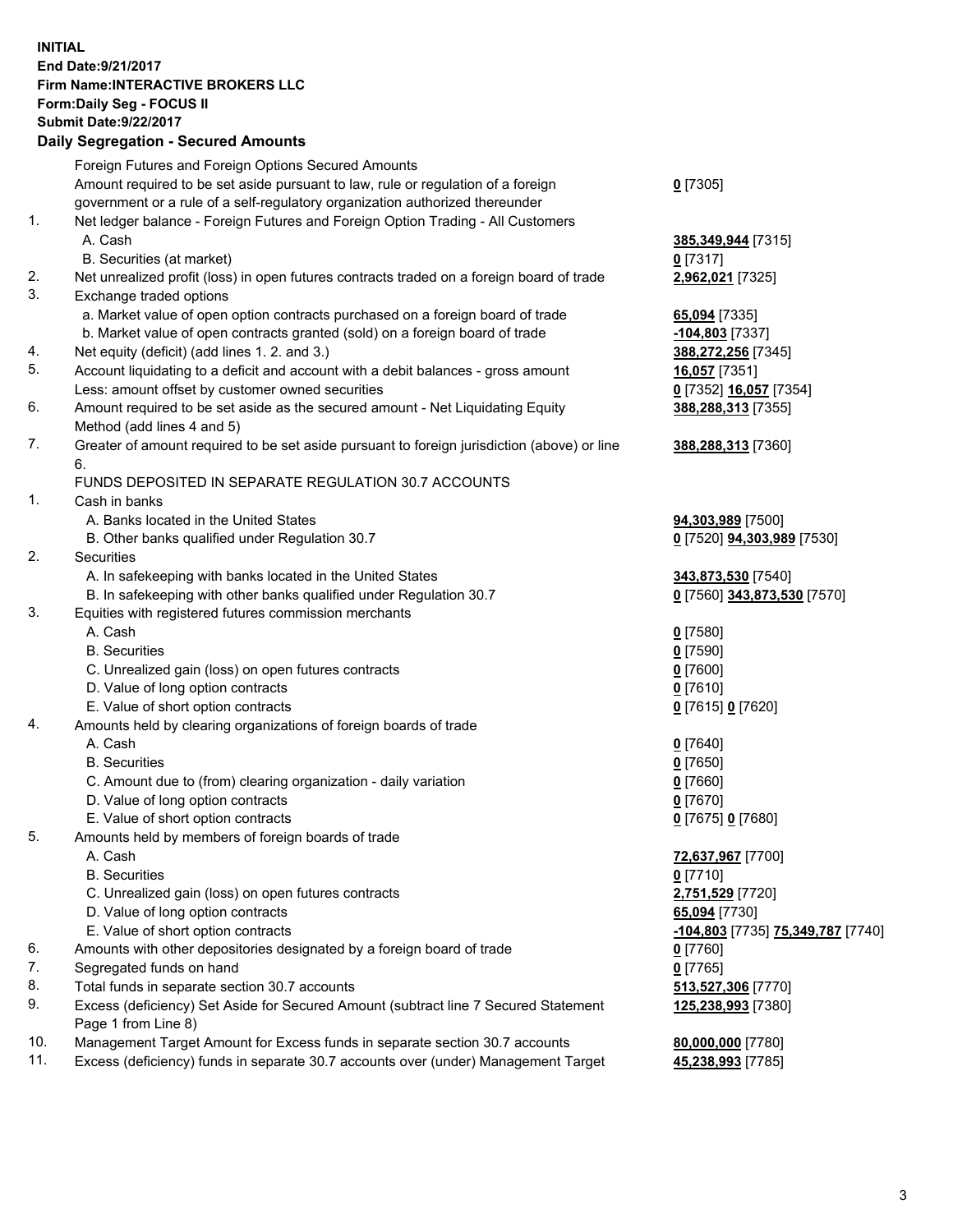**INITIAL End Date:9/21/2017 Firm Name:INTERACTIVE BROKERS LLC Form:Daily Seg - FOCUS II Submit Date:9/22/2017 Daily Segregation - Segregation Statement** SEGREGATION REQUIREMENTS(Section 4d(2) of the CEAct) 1. Net ledger balance A. Cash **4,628,337,465** [7010] B. Securities (at market) **0** [7020] 2. Net unrealized profit (loss) in open futures contracts traded on a contract market **-59,697,723** [7030] 3. Exchange traded options A. Add market value of open option contracts purchased on a contract market **97,553,309** [7032] B. Deduct market value of open option contracts granted (sold) on a contract market **-205,591,043** [7033] 4. Net equity (deficit) (add lines 1, 2 and 3) **4,460,602,008** [7040] 5. Accounts liquidating to a deficit and accounts with debit balances - gross amount **208,963** [7045] Less: amount offset by customer securities **0** [7047] **208,963** [7050] 6. Amount required to be segregated (add lines 4 and 5) **4,460,810,971** [7060] FUNDS IN SEGREGATED ACCOUNTS 7. Deposited in segregated funds bank accounts A. Cash **1,085,461,251** [7070] B. Securities representing investments of customers' funds (at market) **2,369,351,020** [7080] C. Securities held for particular customers or option customers in lieu of cash (at market) **0** [7090] 8. Margins on deposit with derivatives clearing organizations of contract markets A. Cash **518,557,474** [7100] B. Securities representing investments of customers' funds (at market) **800,968,657** [7110] C. Securities held for particular customers or option customers in lieu of cash (at market) **0** [7120] 9. Net settlement from (to) derivatives clearing organizations of contract markets **-3,708,606** [7130] 10. Exchange traded options A. Value of open long option contracts **97,543,013** [7132] B. Value of open short option contracts **-205,562,110** [7133] 11. Net equities with other FCMs A. Net liquidating equity **0** [7140] B. Securities representing investments of customers' funds (at market) **0** [7160] C. Securities held for particular customers or option customers in lieu of cash (at market) **0** [7170] 12. Segregated funds on hand **0** [7150] 13. Total amount in segregation (add lines 7 through 12) **4,662,610,699** [7180] 14. Excess (deficiency) funds in segregation (subtract line 6 from line 13) **201,799,728** [7190] 15. Management Target Amount for Excess funds in segregation **155,000,000** [7194] **46,799,728** [7198]

16. Excess (deficiency) funds in segregation over (under) Management Target Amount Excess